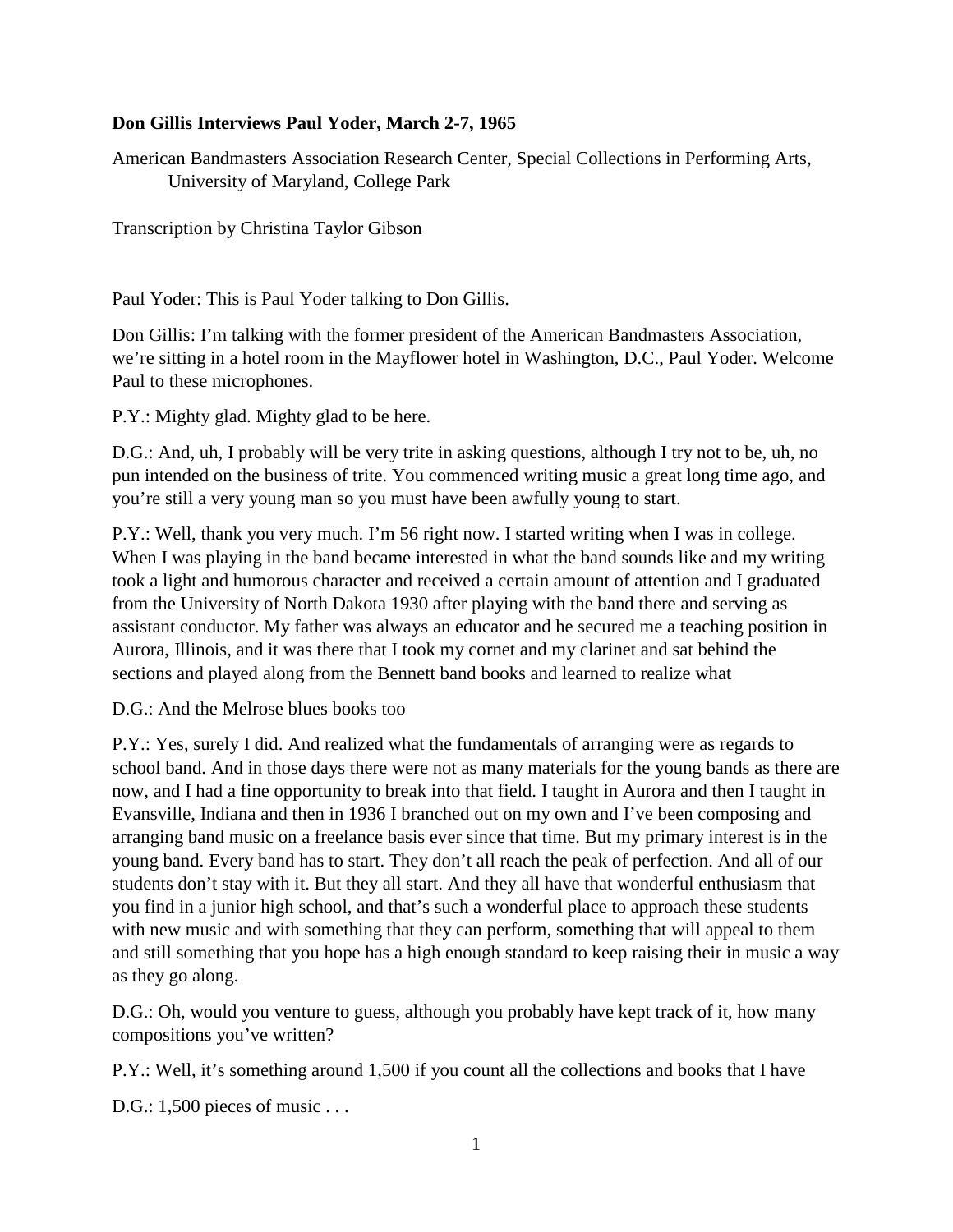## P.Y.: different titles

D.G.: ... which are being played now

P.Y.: Oh, many of them are out of print now, you can't find 'em anymore, but there are some still, still around. My big success has been with the instruction books. I had this book first with Claude Smith and Harold Bachman called the Smith-Yoder-Bachman book which for thirty years has been used as an instruction book. And now I'm on a method series book which I created with Joe ??? which has been quite successful and for which there is a great demand. As I said, everybody has to start. And it isn't everyone who is interested in the starting. Most composers are interested in writing for the finest bands that they can find, and they find the finest level of performance there, but I'm interested in the kids. And to see what they can do as they grow up. My ideal is to make a young band sound as well or even better than they actually deserve to sound.

D.G.: Paul, you said a moment ago that you were 56 years old, and I can almost join you, uh, but I was in the Texas Christian Band in 1930 and it seems to me that we played Paul Yoder arrangements during those days.

P.Y.: They were in existence.

D.G.: And I remember that when I first saw you I thought that Paul Yoder would be at least 109 years old. I thought maybe you were the composer's son.

P.Y.: That's like the boy across the street. He came home with an instruction book that had my name on it and his mother says, "You know that's written by Mr. Yoder across the street!" and he says "It's not, it's written by somebody dead."

D.G.: [laughter] Composers are supposed to be dead!

P.Y.: Yeah, 'sposed to be dead!

D.G.: Well, I think it's not only a magnificent contribution—I've played 'em and I've conducted 'em and I loved 'em—and, uh, I could put in here too, always a little bit jealous of this man Yoder with his deft and amazing originality he steals the program after you've just finished a symphony, here comes a Yoder number where people really enjoy it! [Yoder laughs]

P.Y.: Well, you're being very kind. I would like

D.G.: Being very truthful.

P.Y.: I would like to say, Don, I have a serious side, which most people don't know about. I'm very deeply concerned about the band and sincerely interested in the band, and I'm so delighted to see the progress that the band has made. In my opinion, the band is the most versatile music medium that we have. We're so proud of the circus band, the minstrel show band, and the church school band. Of all our bands in the military. Of all our bands in the schools and colleges. And they have to do an amazing number of things. When President Kennedy died, the first ones they called on were the service bands of Washington to take part in that ceremony. They have to do all kinds of things! Our college bands have risen to an amazing place of perfection, are amazing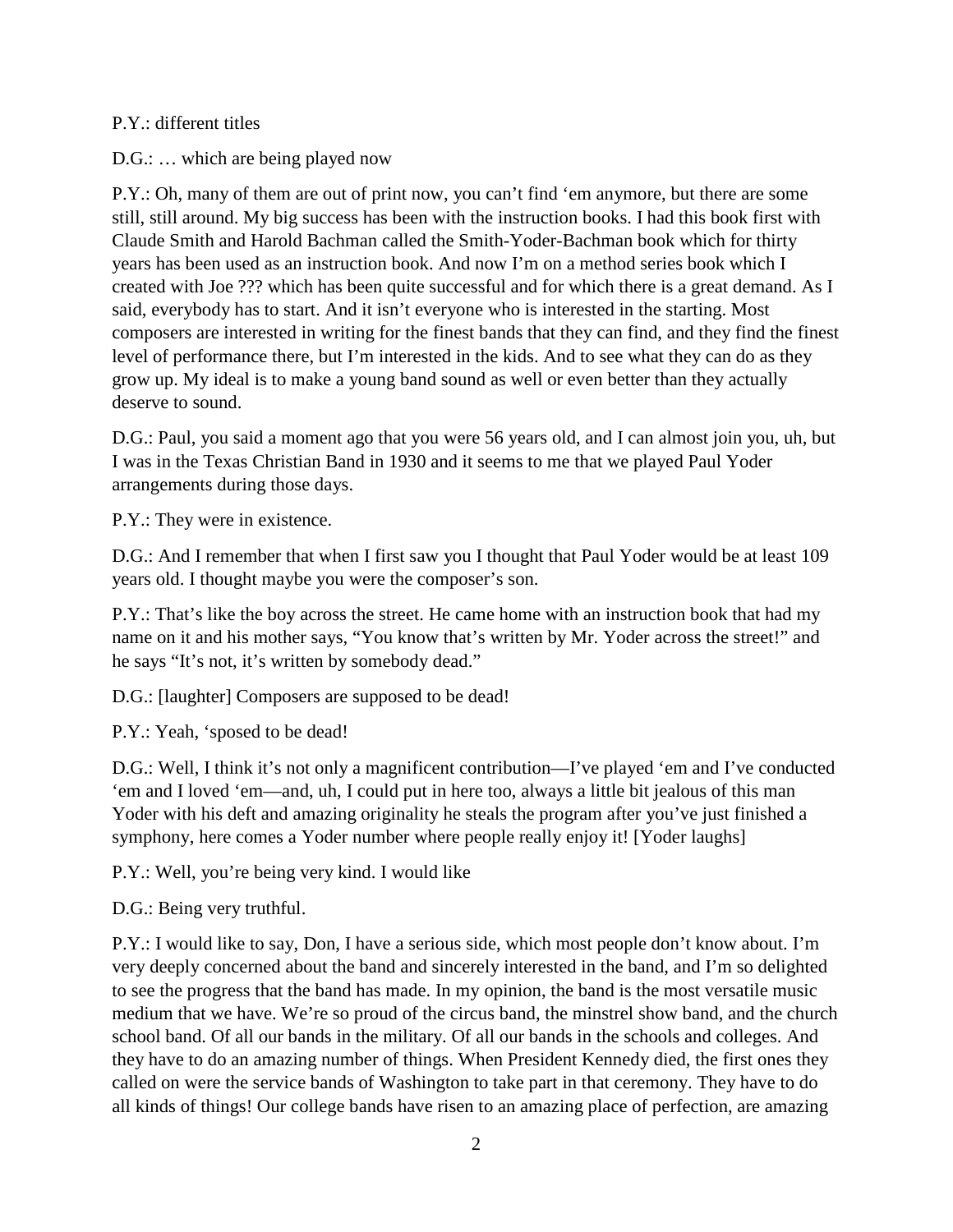performers. The band, the serious band is now the champion of the American composer, you know that.

## D.G.: Yes

P.Y.: Because they can get performances! These men who are our finest writers, who have been concerned with the orchestra and the choir are concerned with the band! Not because they want to make money, you know how that goes, they want their music to be heard! And we have fine bands and intelligent conductors coming out of colleges every day now. And that's what's encouraging a flood of fine music. Now that will all have to stand the test of time. We don't know how long these new pieces will around, and we still know, and we saw at this convention that the wonderful transcriptions from Wagner and Richard Strauss and the composer of Mass in A that we heard right here, still have a wonderful place in the band literature. The band must cover the whole field. But there is some reason why 50 thousand school bands exist in this country. Why 17 million students are playing instrumental music in this country. It's not just the football game on Saturday afternoon, it's a real art form that has been felt in the grassroots of this country. In the bandstands at the highest peak of its potentiality right now.

D.G.: Well, it's indigenous, it's ours, we created it.

P.Y.: We created it and we must see that it progresses and goes ahead without losing any of Mr. Sousa or any of the fine tradition we have in our background, we must be on the alert for all these new things that are coming along. And we must let people know! All over the country! The band is not just a street parade! The band has many, many objectives! And it is doing each one better and better every day.

D.G.: Apropos of your comment a moment ago about being played by bands, I recently read a survey of the number of American compositions that have been played by American orchestras and it amount to about 7% or 8% of the total program! And heard some of my composer colleagues griping about that. You know, you can't get performances.

P.Y.: The orchestra is very hard. You know the orchestra is based upon a standard repertoire, their people expect them to play a standard repertoire, they're not too open to new things. The band is wide open because we do not have a large literature of original music as yet, and we're anxious and willing to hear from anybody who has something to say. It's an experimental status at the present time. Many of these pieces will not last. And many of them will become things that we'll hear over and over again and take their part in the standard repertoire of the band.

D.G.: So the composer who writes now, if he really wants to hear his music played

P.Y.: He can

D.G.: Has the band available to him.

P.Y.: He can hear it any place in this country. It has marvelous organizations and intelligent conductors who will study his scores and will give him a fine performance.

D.G.: With a great deal of honor and dignity to themselves when they do it.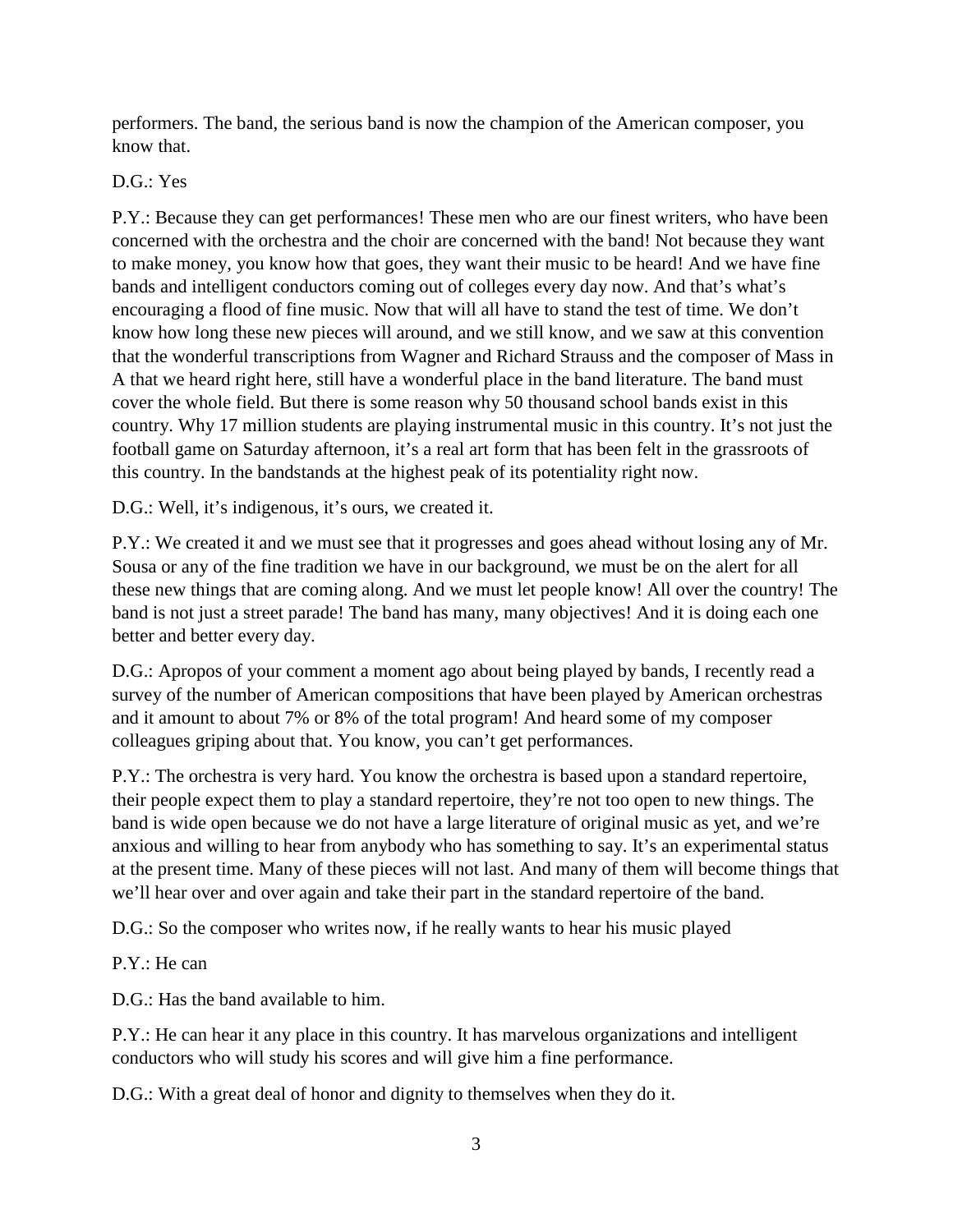P.Y.: No question about that.

D.G.: You spoke about begin from, uh, North Dakota . . .

P.Y.: That's right.

D.G.: …did you say? Well, I'm from Missouri, and it seemed to me, one of the projects which you inaugurated while you were president of our American Bandmasters Association was the, uh, Research Library

P.Y.: At the University of Maryland

D.G.: Research Center at the University of Maryland. And it just now occurred to me Paul, while I have pictures of my old town band from Cameron, and no doubt you have them

P.Y.: I do

D.G.: It must be millions of Americans who have pictures of their town band.

P.Y.: I wish they'd send them to the American Bandmasters Research, uh, Center at the University of Maryland. They would be wholeheartedly welcomed and they would take part in our permanent collection of the historical and traditional information on the band.

D.G.: I'm going to ask you to repeat that address, if you would.

P.Y.: The American Bandmasters Research Center, University of Maryland, College Park, MD

D.G.: College Park, Maryland. We're interested in pictures and then programs if they have them?

P.Y.: Pictures, programs, clippings, uh, records, uh, anything of the wonderful, uh, tradition of the band that goes back so many years.

D.G.: Old grandpa played in the band and his uniform is still in existence, we'd even like that.

P.Y.: Yes, we're interested in all sorts of things. We're gonna have a wonderful collection of material there. We've got a story to tell. The band is by far the most glamorous musical organization! It's the most exciting! You can't compete with it in any other field, I can't see. We've got this whole tradition of wonderful story to tell in this country if we just bring it alive.

D.G.: Well, maybe we'll start here and get everyone interest in participating with us, not just alone in listening to the music on these broadcasts, of which there will be Yoder, of course, but also, but participating in helping assemble this

P.Y.: We'd love that. Some of this material is lying around in attics and barns. We just secured a whole collection of material about Patrick Sarsfield Gilmore, the founding father of American bands. Two weeks before this convention we got it in at the Center and we put it up in the viewing room there the day we were over at the University.

D.G.: Well I think this would be a wonderful thing if they would. Paul, uh, I am sort of fond of ending up these interviews by projecting the band into the future. You and I have been lucky to have lived through thirty of the most formative period, thirty years of the most formative period.